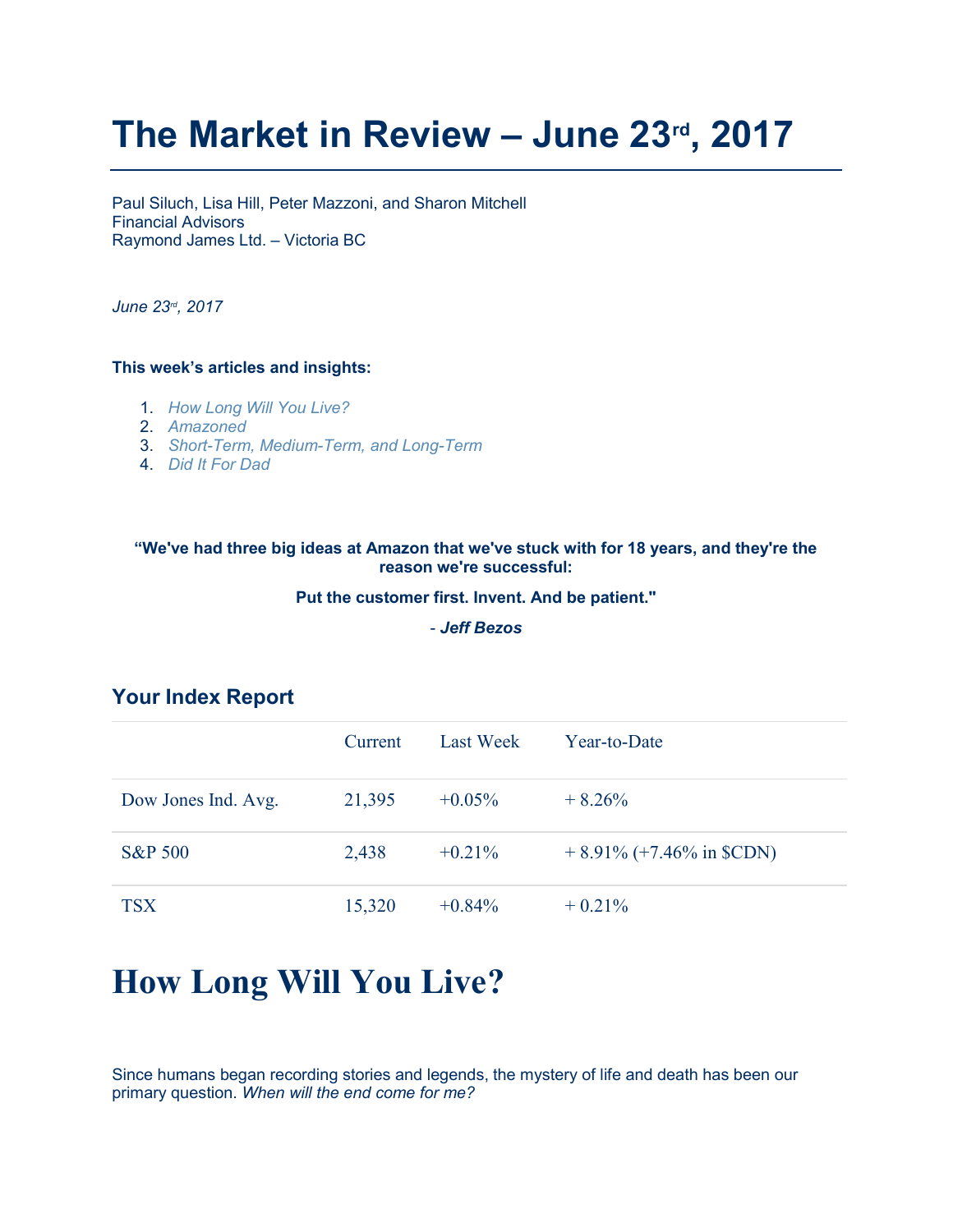Most people died at work, on the battlefield, or in childbirth throughout history. If you made it to 50, you were really old.

In the modern day, leisure and wealth gave us the concept of retirement. This, in turn, led to the bigger question: When will the end come for my money?

In 2016, the average life expectancy worldwide is 67 for men and 71.1 for women (The World Factbook). Sierra Leone and Angola have the lowest life expectancies while Japan and Switzerland have the highest. Women live longer than men in every country but two, thanks to men's propensity for high risk behaviour in adolescence (as demonstrated by the male phrase "Watch this!").

Once we leave the high-mortality teenage years for men and childbirth years for women, life expectancies extend even longer. In the US, a man who reaches the age of 65 today can expect to live until age 84.3, on average. A woman reaching 65 today can expect to live, on average, until age 86.6. That's a lot of retirement.

How are these ages calculated? For large groups, it is simply the law of averages per country. For individuals, health factors such as smoking and genetics, as well as parental ages, play larger roles.

As our knowledge of the human body expands, we will be able to control these aging processes more effectively. Injecting blood from young mice into older mice has proven to revitalize the brain of the older mouse. This is merely one direction scientists are looking to help elongate both lifespans and health spans.

An article in The Telegraph in 2015 suggested children born in the next generation could routinely live beyond the age of 100. Since the 1980s, life expectancies in Britain have increased by about a decade. None of this includes dramatic scientific discoveries that could happen over the next 50 years.

One problem is that life expectancies are increasing faster than healthy life expectancies. In other words, we may not truly be living longer, but existing longer. Is this a good thing?

As well, governments have been slow to change their behaviour when it comes to public pensions.

Canada has two government pension systems – the Old Age Pension, which just about everyone qualifies for, and the Canada Pension Plan, which you have to pay into to receive.

The Old Age Pension, or OAP, is a cheque sent to citizens from age 65 until death, subject to clawbacks on higher-income earners. The government was going to change OAP to begin at age 67 instead of 65 because of the many more years we are living. This was moved back to 65 after the last election, but the math doesn't lie. A new paper recently calculated even age 67 is not enough. Canada cannot afford its current Old Age Pension system and should extend the starting age to 70.

The Canada Pension Plan, or CPP, is more flexible. You can start it anytime between the ages of 60 and 70. Individuals are incented to delay taking government pensions through an indexing formula, such that you receive less if you start before 65 and more if you start after. Each year below 65 costs you 6%, while each year after adds 7% more per year until age 70.

If you are still working and in good health, you should probably defer taking your pension until after 65. Very few people do this, even though the difference over an average lifespan is huge. The common belief is that since you don't know when you will die, every payment from age 60 on is a win.

Deciding when to take your Canadian Pension is a difficult decision. There are many factors to take into account when figuring out the right age to start. We will be putting a custom-built calculator up on our website in the coming months to help people calculate their own ideal age to start the Canada Pension Plan. It has been a year in the making and involves massive calculations.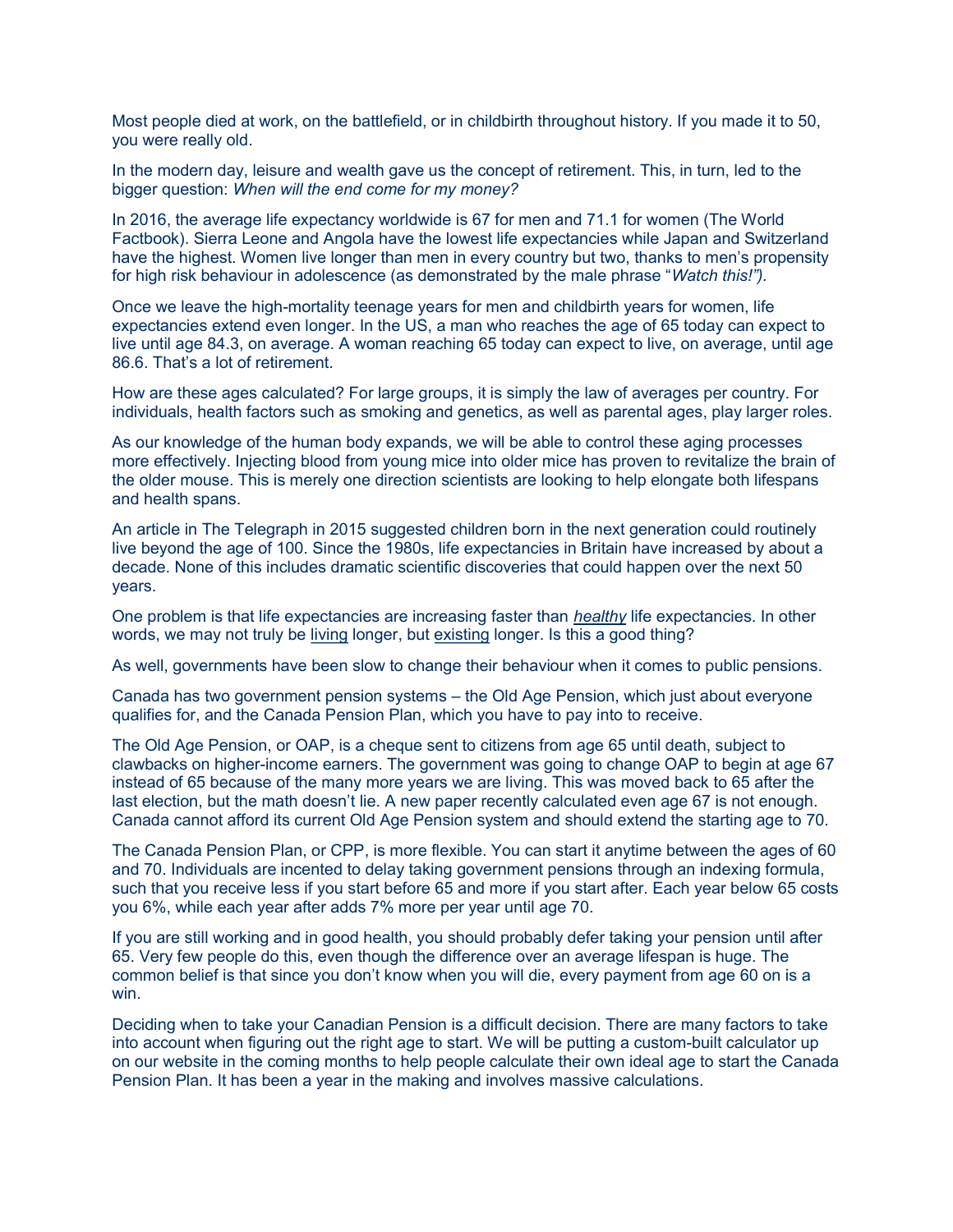If you are interested in knowing your own best time to start receiving Canada Pension Plan payments before then, just send us an e-mail.

## Amazoned

Believe it or not, this is a new verb.

To be "Amazoned" is to have the web retail giant enter and destabilize your industry, just as it did to books, electronics, and toys.

Last week, the food industry was "Amazoned" when Whole Foods (NYSE WFM) received an offer from the web giant for its 465 stores. This is the first time Amazon (NASDAQ AMZN) has entered the bricks and mortar realm and, while the purchase was for just US \$14 billion, close to \$77 billion in market capitalization was wiped off the shares of other retailers, such as Wal-Mart (NYSE WMT), Costco (NASDAQ COST), and Target (NYSE TGT). Even Canadian food retailers Loblaw (TSX L) and Empire (TSX EMP.A) trembled, as did the European grocers.

To be clear, Amazon is not going to start delivering lettuce to your door. At least, not yet. Their new real estate will function as both grocery stores, as well as pick-up-and-drop-off locations for Amazon's other products. They could even launch drone deliveries from their roofs someday. And because Amazon cares little about profits, they may start luring new customers through weekly offers such as free eggs or one-cent bread. Their Amazon Go concept store in Seattle has no checkout people because it operates entirely by cameras that track you and your purchases. Amazon uses more robots than almost any company on Earth.

Every industry that Amazon has entered has seen prices collapse, leaving just a few competitors left. Now you can see why the retail world shook in its collective boots that day.

There are ramifications beyond just food. Pharmacies will come under pressure when Amazon starts dispensing prescriptions at a fraction of the price drug stores charge today. Restaurants have been responsible for almost 15% of all new jobs created since 2010. If Amazon starts cut-rate deliveries of high-quality prepared dinners from Whole Foods, it could impact the entire restaurant industry.

Our portfolios had minimal exposure to grocers and restaurants, so we were happy to dodge this bullet. We do have several investment conclusions:

- 1. This will be painful for the food industry. In the end, Wal-Mart, Target, and Costco must adopt on-line divisions that look like Amazon to compete. Many chains will vanish, starting with Sears (NYSE SHLD).
- 2. Few retailers are bargains yet, except perhaps for companies like Costco. Retail stocks are cheap, but could get cheaper.
- 3. At some point, Amazon will stumble. Nothing has been able to stop the company yet as they devour every industry they target. Does Wal-Mart fight back? Does the US Justice Department move to break them up, as they did with Standard Oil and AT&T (NYSE T) years ago? It is entirely possible Amazon's monopoly power has finally gone too far.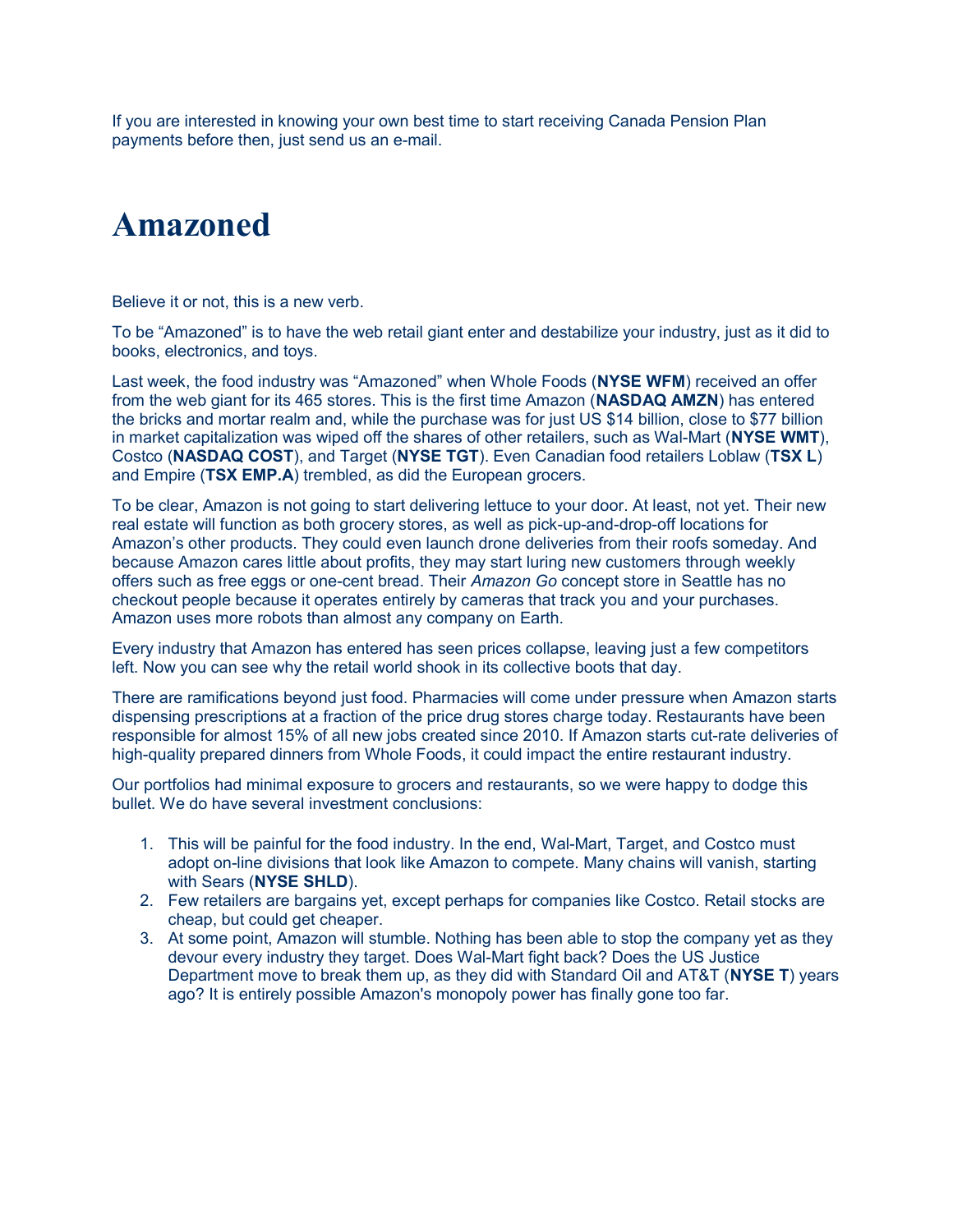# Short-Term, Medium-Term, and Long-Term

Most portfolios marked time in June. Bonds went up in price, while most stocks went down a little. No one is getting rich this month. But then, June is historically a flat month.

### Short-Term

- Economic data continues to be favourable.
- Leading economic indicators employment, manufacturing, house prices continue to improve, albeit at a slower pace than before.
- US politics have stabilized, to a degree.

### Medium-Term

Now the picture gets a little more cloudy.

- Oil prices cannot seem to rise. Crude oil is experiencing their worst first-half decline in almost two decades as production cuts have failed to sufficiently reduce oversupply. Technology has allowed US production to soar while Libyan, Nigerian, and Iranian oil is coming back online. This is good for fuel users like car drivers, airlines, and truckers, but bad for oil producers, and producing countries such as Canada.
- $\bullet$  The US Federal Reserve raised interest rates in June for the  $4<sup>th</sup>$  time since the rate hike cycle began. Why? To slow the economy and inflation pressures. Is it working?
- Maybe too well. Interest rates fall when the economy falters. That is exactly what is happening now: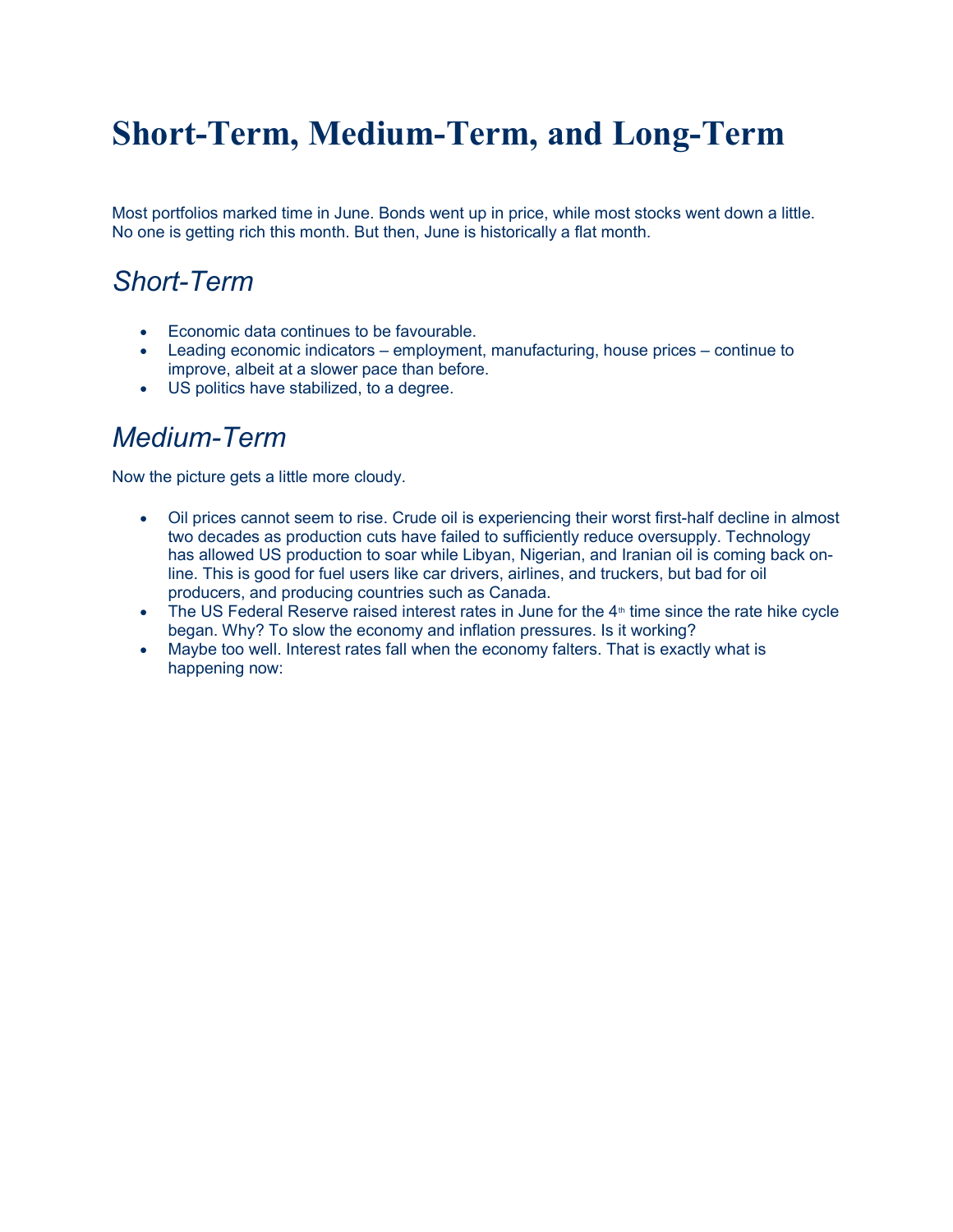

### Long-Term

- 2017 marks the first year since 2007 when every major central bank in the world is raising rates, slowing stimulus, or reversing course from their money-printing ways.
- If "easy money" lifted stock and bond prices over the last 8 years, what will "tight money" do?
- We always knew technological change was coming faster and faster. And we hoped it would only deliver good things to make our lives easier. Now, driverless cars threaten the taxi and trucking industries. RBC just laid off 450 people to focus more on artificial intelligence machines replacing people. Amazon made the news for its purchase of Whole Foods, but no one is pointing fingers at Amazon for helping send Sears Canada into bankruptcy.
- Governments raise interest rates not to stop inflation, but to control it. Inflation helps big borrowers – governments - pay today's bills with smaller dollars tomorrow. The goal for most governments today is 2% inflation – not too much, but still enough to erode that giant pile of debt we have built up. Canada's inflation just came in this month at 1.3% versus the 1.5% expected. Price-crushing companies like Amazon have stopped inflation in its tracks all on their own. With inflation going nowhere, interest rates are likely to stay low for years.

We want to say thanks to our clients for introducing their friends and family members to us throughout the year. It's a tremendous compliment and a huge responsibility, and something we never take lightly.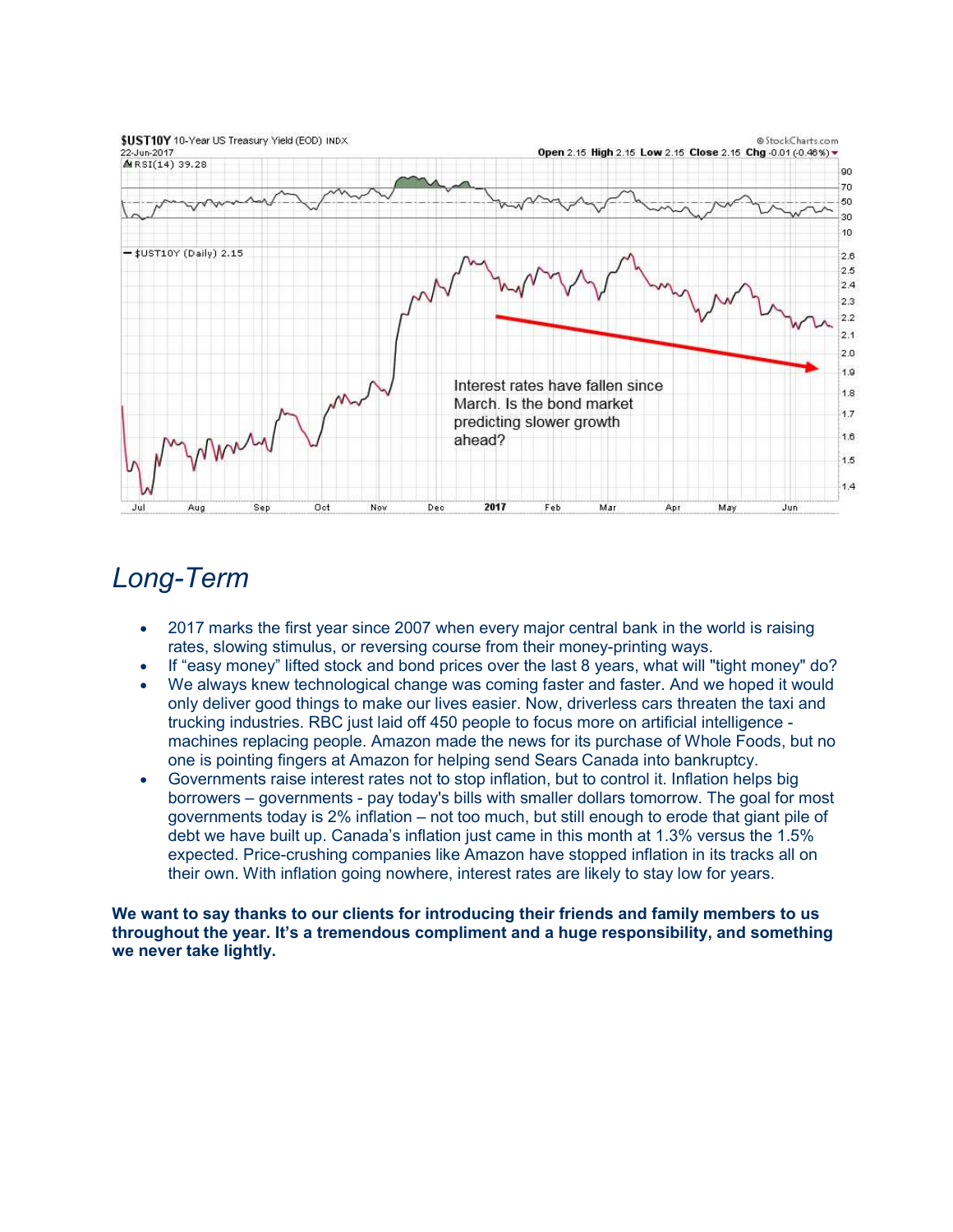## Did It For Dad

Raymond James is the sponsor of the B.C. Prostate Centre's Father's Day Walk and Run for Prostate Cancer. It is a great cause, and we thank everyone who was generous enough to donate money or time to the event. Everything earned goes straight to the Prostate Center. The centre has delivered over 7,000 free PSA tests to men since it opened, discovering dozens who needed followup but were unaware of their condition.

While the weather more closely resembled a day in November – windy and rainy – it did little to dampen the spirits of the many volunteers and runners involved. Both the walk and the run were big successes, despite the rain.

Our team was heavily involved in the planning of the run. Paul ran the 10k and Sharon ran the 5k, while Ashley and her husband, Ryan, sold 50/50 tickets. Lisa completed four days of a grueling bike trip across half the width of BC. Ray and Lincoln manned a "What's your Number" booth in the Men's Tent, which helped passersby calculate when to take their Canada Pension Plan.

Joanne and Sue did the bulk of the work. Joanne joined the board to organize the Run and was stationed in the Men's Tent, and Sue Siluch coordinated close to 100 volunteers.

Despite the weather, we hope to raise over \$50,000 this year – a new record. Thank you to all who donated or participated!

The University of British Columbia built an excellent website to discuss prostate cancer for us. Have a look:

http://ifiweretom.ubc.ca/

We thank you for your business and your referrals and we hope you find our site user friendly and informative. We would welcome your comments.

#### How to contact us:

paul.siluch@raymondjames.ca lisa.hill@raymondjames.ca peter.mazzoni@raymondjames.ca

(250) 405-2417

#### **Disclaimers**

The information contained in this newsletter was obtained from sources believed to be reliable, however, we cannot represent that it is accurate or complete. It is provided as a general source of information and should not be considered personal investment advice or solicitation to buy or sell securities. The views expressed are those of the authors, Paul Siluch and Lisa Hill, and not necessarily those of Raymond James Ltd. Commissions, trailing commissions, management fees and expenses all may be associated with mutual funds. Please read the prospectus before investing. The indicated rates of return are the historical annual compounded total returns including changes in unit value and reinvestment of all distributions and do not take into account sales, redemption, distribution or optional charges or income taxes payable by any security holder that would have reduced returns. Mutual funds are not guaranteed, their values change frequently and past performance may not be repeated. This newsletter is intended for distribution only in those jurisdictions where Raymond James Ltd. is registered as a dealer in securities. Any distribution or dissemination of this newsletter in any other jurisdiction is strictly prohibited. This